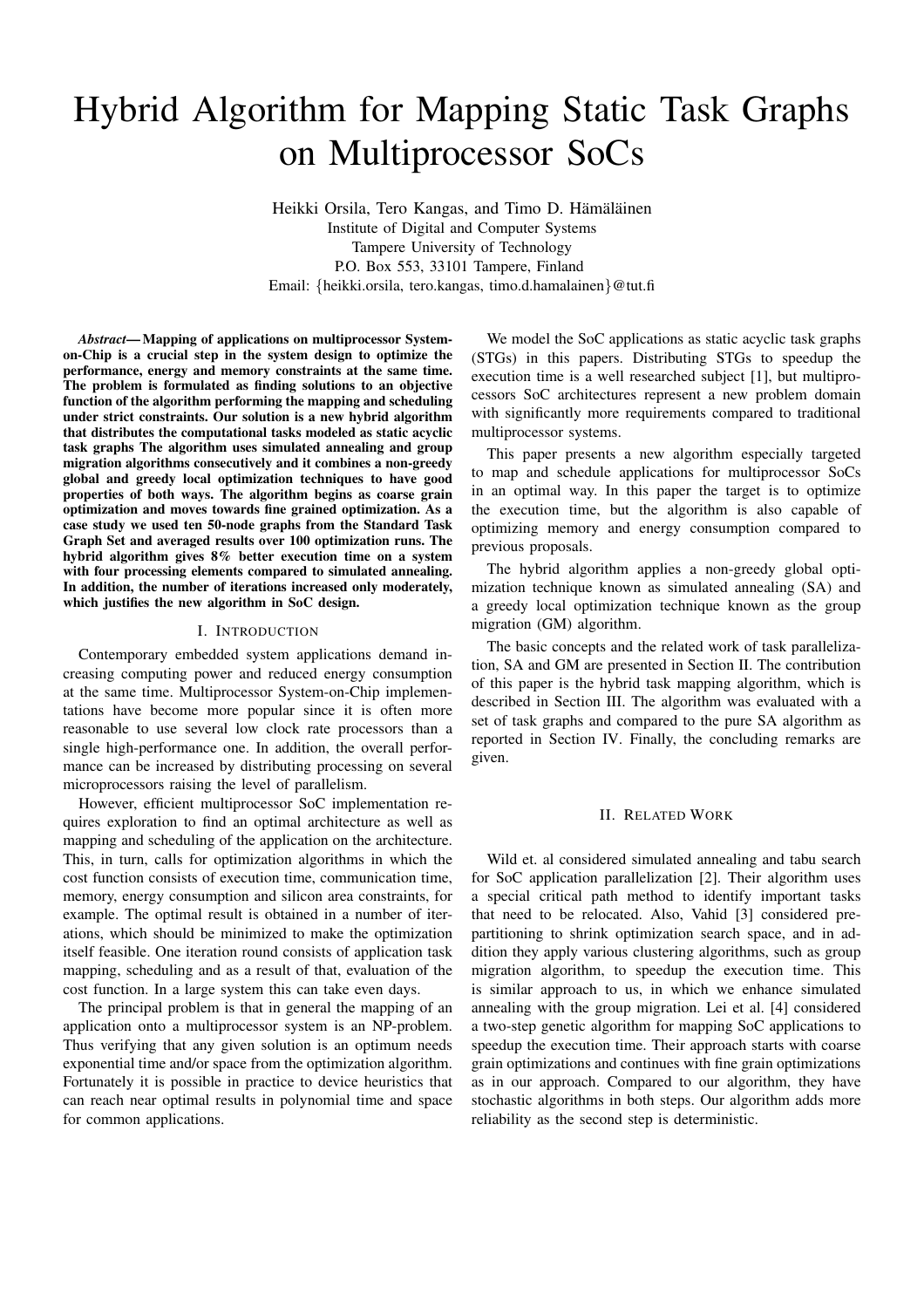

Fig. 1. An example STG with computational costs in nodes and communication costs at edges. Node F is the result node that is data dependent on all other nodes

# *A. Static Task Graphs*

Nodes of the STG are finite deterministic computational tasks, and edges represent data dependencies between the nodes. Computational nodes block until their data dependencies are resolved. Node weights represent the amount of computation associated with a node. Edge weights represent amount of communication needed to transfer results between the nodes.

Fig. 1 shows an STG example. Node F is the result node which is data dependent on all other nodes. Nodes A, C and D are nodes without data dependencies, and hence they are initially ready to run.

Each node is mapped to a specific processing element in the SoC. The STG is fully deterministic, meaning that the complexity of the computational task is known in advance, and thus no load balancing technique, such as task migration, is not needed. The distribution is done at compile time, and the run-time is deterministic. When a processing element has been chosen for a node it is necessary to schedule the STG on the system. Schedule determines execution order and timing of execution for each processing element. The scheduler has to take into account the delays associated with nodes and edges, and data dependencies which affect the execution order.

# *B. Simulated Annealing*

SA is a probabilistic non-greedy algorithm [5] that explores search space of a problem by annealing from a high to a low temperature state. The greediness of the algorithm increases as the temperature decreases, being almost greedy at the end of annealing. The algorithm always accepts a move into a better state, but also into a worse state with a changing probability. This probability decreases along with the temperature, and thus the algorithm becomes greedier. The algorithm terminates when the maximum number of iterations have been made, or too many consecutive moves have been rejected.

Fig. 2 shows the pseudo-code of the SA algorithm used in the hybrid algorithm. Implementation specific issues compared to the original algorithm are mentioned in Section IV-A. The **Cost** function evaluates badness of a specific mapping by calling the scheduler to determine execution time.  $S_0$  is the initial state of the system, and  $T_0$  is the initial temperature. **Temperature–Cooling** function computes a new temperature as a function of initial temperature  $T_0$  and iteration *i*. Move function makes a random move to another state. **Random** function returns a random value from the interval [0, 1). **Prob** SIMULATED-ANNEALING $(S_0, T_0)$  $1 \quad S \leftarrow S_0$  $C \leftarrow \text{COST}(S_0)$ <br>3  $S_{best} \leftarrow S$  $S_{best} \leftarrow S$ <br>4  $C_{best} \leftarrow C$  $C_{best} \leftarrow C$  $Rejects \leftarrow 0$ **for**  $i \leftarrow 1$  **to**  $i_{max}$ **do**  $T \leftarrow$  TEMPERATURE-COOLING( $T_0, i$ )  $S_{new} \leftarrow \text{Move}(S, T)$  $C_{new} \leftarrow \text{COST}(S_{new})$  $r \leftarrow$  RANDOM()  $p \leftarrow \text{PROB}(C_{new} - C, T)$ **if**  $C_{new} < C$  or  $r < p$ **then if**  $C_{new} < C_{best}$ <br>14 **then**  $S_{best} \leftarrow$ then  $S_{best} \leftarrow S_{new}$  $C_{best} \leftarrow C_{new}$  $S \leftarrow S_{new}$  $C \leftarrow C_{new}$  $Rejects \leftarrow 0$ **else**  $\text{Reject } s \leftarrow \text{Reject } s + 1$ **if**  $Rejects \geq Rejects_{max}$  **then break return**  $S_{best}$ 

Fig. 2. Pseudo-code of the simulated annealing algorithm

function computes a probability that a move that increases the cost is accepted.

#### *C. Group Migration Algorithm*

Group migration algorithm ([3], [6]) is a greedy local search technique that changes mapping of STG nodes one by one, accepting only moves that improve current solution as determined by the scheduler.

Fig. 3 shows pseudo-code of the GM algorithm used in the hybrid algorithm. The function **Group–Migration** calls the function **GM–Round** as long as the solution improves. Function **GM–Round** tries to move each task one by one from its PE to all other PEs. If it finds a move that decreases cost, it records the change, and restores the original mapping and goes to the next task. After all tasks have been tried, it takes the best individual move, applies that move on the mapping, and marks the associated task as non-movable. Any task that has been marked non-movable will not be considered as a movable candidate again. Then the algorithm starts from the beginning, trying each movable task again. This is continued until no cost decrease is found.

# III. THE PROPOSED HYBRID ALGORITHM

#### *A. Mapping*

The hybrid algorithm presented in this paper uses SA and GM algorithms to support each other. Fig. 4 shows pseudocode of the main optimization loop. Initially the mapping is set by the function **Fast–Premapping** shown in Fig. 5. Fast premapping distributes node mappings so that parents of a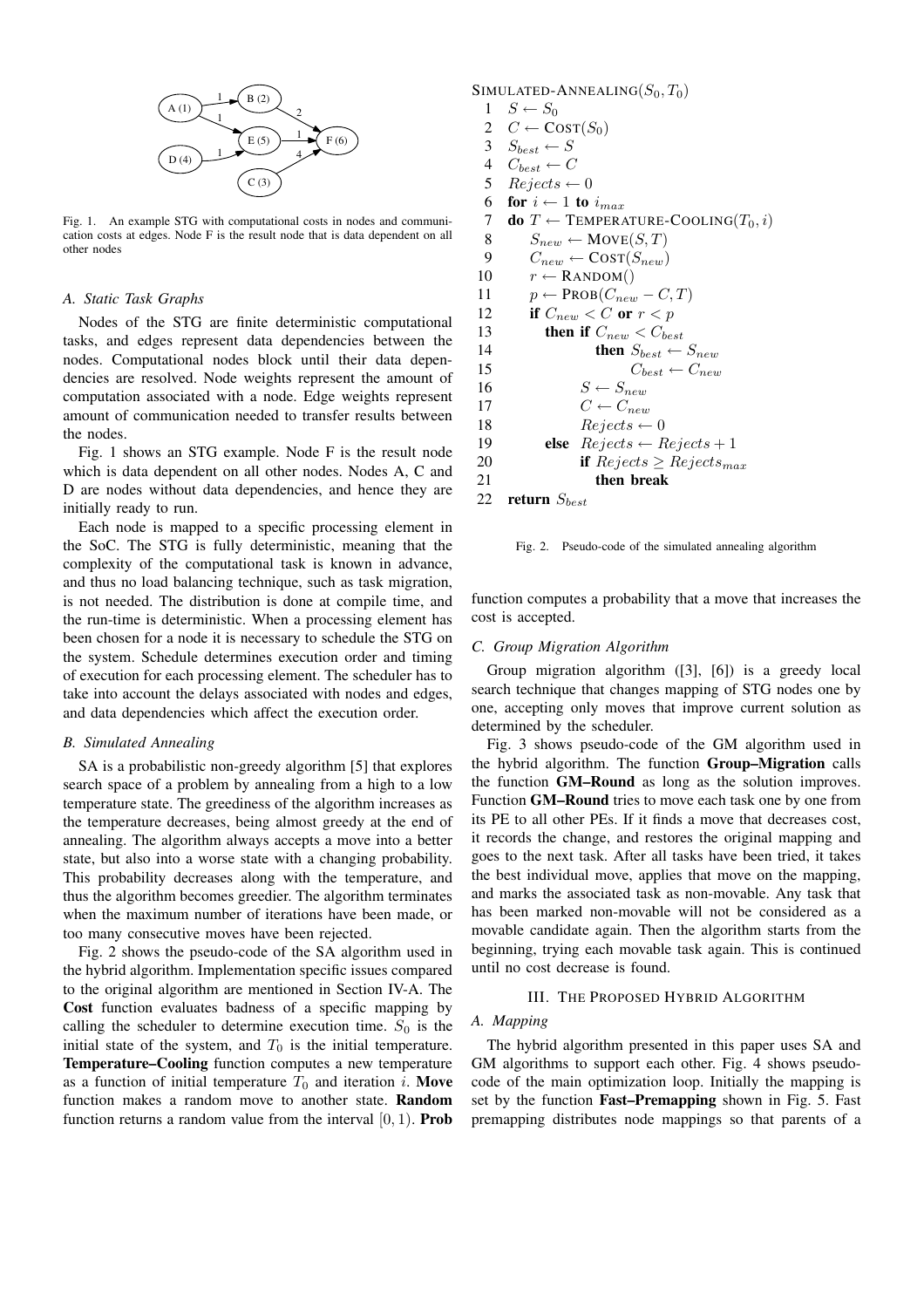$G$ ROUP-MIGRATION $(S)$ 

1 **while** True

- 2 **do**  $S_{new} \leftarrow \text{GM-ROUND}(S)$ <br>3 **if**  $\text{COST}(S_{new}) < \text{COST}(S_{new})$
- **if**  $\text{COST}(S_{new}) < \text{COST}(S)$ 4 **then**  $S \leftarrow S_{new}$
- 5 **else break**
- 6 **return** S

 $GM$ -ROUND $(S_0)$ 

 $1 \quad S \leftarrow S_0$  $M_{cost} \leftarrow \text{COST}(S)$  $Moved \leftarrow [False] * N_{tasks}$ **for**  $i \leftarrow 1$  **to**  $N_{tasks}$ **do**  $M_{task} = \text{NIL}$  $M_{PE} = \text{NIL}$ <br>7 **for**  $t \leftarrow 0$  to **for**  $t \leftarrow 0$  **to**  $N_{tasks} - 1$ **do if**  $Moved[t] = True$  **then continue**  $S_{old} \leftarrow S$ **for**  $A \leftarrow 0$  **to**  $N_{PEs} - 1$ **do** if  $A = A_{old}$  **then continue**  $S[t] \leftarrow A$ **if**  $\text{Cosy}(S) < M_{cost}$  **then continue**  $M_{cost} = \text{COST}(S)$  $M_{task} = t$  $M_{agent} = A$  $S \leftarrow S_{old}$ **if**  $M_{agent} = \text{NIL}$  **then break**  $Moved[M<sub>task</sub>] \leftarrow True$  $S[M_{task}] \leftarrow M_{agent}$ <br>25 return S 25 **return** S

Fig. 3. Pseudo-code of the group migration algorithm

child are on different PEs. As an example, nodes in the Fig. 1 would be premapped to 3 PE system as follows:  $F \mapsto PE$  1,  $B \mapsto 1, E \mapsto 2, C \mapsto 3, A \mapsto 1$ , and  $D \mapsto 2$ . SA and GM algorithms are called sequentially until the optimization terminates. There are two specialties in this approach.

First, SA is called many times, but with each time the initial temperature is half of that of the previous iteration. The SA algorithm itself can visit a good state but leave it for a worse state with certain probability, since the algorithm is not totally greedy. To overcome this deficiency our SA implementation returns the best state visited from any SA algorithm invocation, and the next call of SA begins from the best known state. Furthermore, since initial temperature is halved after each invocation, the algorithm becomes greedier during the optimization process. This process is iterated until a final temperature  $T_{final}$  has been reached. This enables both fine and coarse grain search of the state space with reasonable optimization cost. At each invocation it becomes harder for

OPTIMIZATION()

- $1 S \leftarrow$  FAST-PREMAPPING()
- 2  $T \leftarrow 1.0$
- 3 **while**  $T > T_{final}$
- 4 **do**  $S \leftarrow$  SIMULATED-ANNEALING(S, T)
- 5 **if** UseGroupMigration = True
- 6 **then**  $S \leftarrow$  GROUP-MIGRATION(S)
- 7  $T \leftarrow \frac{T}{2}$
- 8 **return** S

Fig. 4. Pseudo-code of the main optimization loop

FAST-PREMAPPING() 1 Assigned  $\leftarrow$  [False]  $*$  N<sub>tasks</sub>  $S \leftarrow [NIL] * N_{tasks}$  $S[ExitNode] \leftarrow 0$  $F \leftarrow EmptyFifo$ 5 FIFO-PUSH $(F, ExtNode)$ **while**  $F \neq EmptyFifo$ **do**  $n \leftarrow$  FIFO-PULL(*F*)  $A \leftarrow S[node]$  **for** each parent p of node n **do** if  $Assigned[p] = True$  **then continue**  $Assigned[p] = True$ 13  $S[p] = A$ 14 FIFO-PUSH $(F, p)$  $A \leftarrow (A+1) \text{ mod } N_{agents}$ 16 **return** S



the algorithm to make drastic jumps in the state space.

## *B. Scheduling*

This paper considers node weights in task graphs as execution time to perform computation on a processing element and edge weights as time to transfer data between PEs in a SoC communication network. The scheduler used in this system is a B-level scheduler [1]. Since nodes are mapped before scheduling, B-level priorities associated with the nodes remain constant during the scheduling. This approach accelerates optimization, because B-level priorities need not to be recalculated. There exists better scheduling algorithms in the sense that they produce shorter schedules, but they are more expensive in optimization time [7]. When scheduling is finished the total execution time of the STG is known, and thus the cost of the mapping can be evaluated.

# IV. RESULTS

# *A. Case Study Arrangements*

The case study experiment used 10 random graphs, each having 50 nodes, from the Standard Task Graph set [8]. We used random graphs to evaluate optimization algorithms as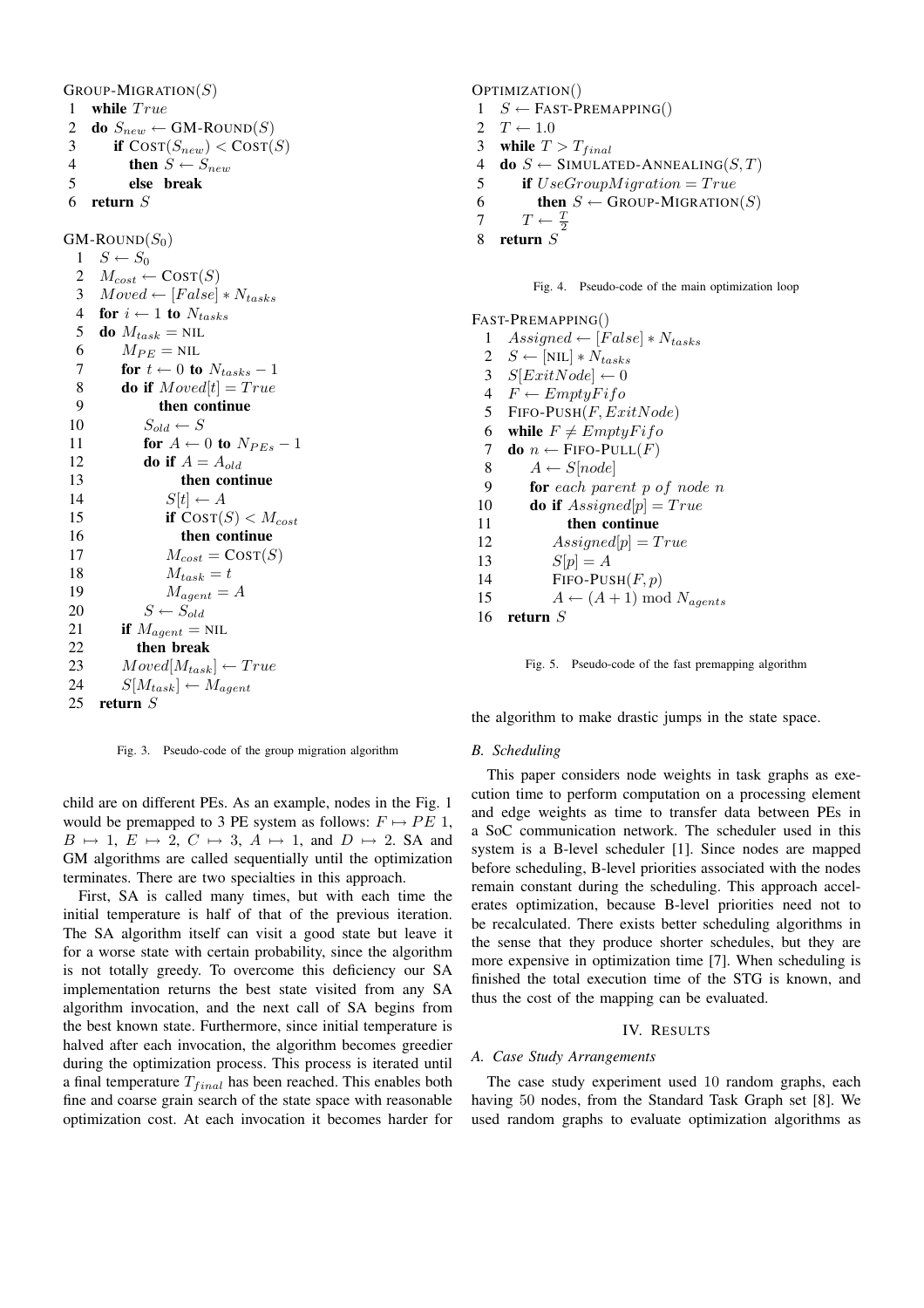fairly as possible. Non-random applications may well be relevant for common applications, but they are dangerously biased for mapping algorithm comparison. Investigating algorithm bias and classifying computational tasks based on bias are not topics in this paper. Random graphs have the property to be neutral of the application, and thus mapping algorithms that do well on random graphs will do well on average applications.

Optimization was run 10 times independently for each task graph. Thus 100 optimization runs were executed for both algorithms. The objective function for optimization was the execution time of a mapped task graph. The random graphs did not have exploitable parallelism for more than 4 PEs so that was chosen as the maximum number of PEs for the experiment. Thus speedup of mapped task graphs was obtained for 2, 3, and 4 PEs.

The SoC was a message passing system where each PE had some local memory, but no shared memory. The PEs were interconnected with a single dynamically arbitrated shared bus that limits the SoC performance because of bus contention.

The optimizations were executed on a 10 machine Gentoo Linux cluster. Optimization runs were distributed by using *rsync* to copy input and output files between machines and *SSH* to execute shell scripts remotely. Initially one machine uploaded input files and optimization software to all machines, and then commanded each machine to start optimization software. After optimization was finished on all machines, the results were downloaded back. All machines were 2.8 GHz Intel Pentium 4 machines with 1 GiB of memory. Execution time for optimization is given in Section IV-C.

The optimization system was written with Python language. It is an object-oriented dynamically typed language that is interpreted during execution. Python language was chosen to save development time with object-oriented high-level techniques. The optimization system code is highly modular in object-oriented fashion.

The implementation of simulated annealing algorithm has the following specific issues. **Temperature–Cooling** function shown in Fig. 2. computes a new temperature with formula  $T_0 * p^i$ , where p is the percentage of temperature preserved on each iteration. **Move** function makes a random state change so that  $N_{tasks}T_0$  random tasks are moved separately to a random PE, where  $N_{tasks}$  is the number of tasks in the task graph. **Prob** function is

$$
\mathbf{Prob}(\Delta C, T) = \frac{1}{1 + exp(\frac{\Delta C}{0.5 C_0 T})},
$$

where  $C_0 = \text{Cost}(S_0)$ . The  $C_0$  term is a special normalization factor chosen to make annealing parameters more compatible with different graphs.

## *B. SA and GM Iterations*

Fig. 6 shows the progress of annealing without the group migration algorithm for a random 50-node STG. The cost function is the execution time for executing the mapped graph on two processing elements. This figure shows how each invocation of SA improves the overall solution, but improving



Fig. 6. Simulated annealing of a 50 node random STG. Cost function is the execution time for executing the mapped graph on two processing elements



Fig. 7. Simulated annealing combined with group migration algorithm of a 50 node random STG

is decelerated between each call. The first downfall is the largest, and after that downfalls are less drastic.

Second, SA and GM are used to complement each other. SA can climb from a local minima to reach a global minimum. SA does not search for local minima, so it does not exploit local similarity to reach better states by exploring local neighborhoods. The GM algorithm is used to locally optimize SA solutions as far as possible. Fig. 7 shows progress of combined SA and GM optimization. At around iteration 2250 the GM algorithm is able find a locally better solution and thus the objective function value decreases. SA might not have found that solution. At around iteration 8300 GM finds the best solution by local optimization.

### *C. Hybrid Algorithm*

The hybrid algorithm was compared with pure simulated annealing by obtaining speedups for parallelized task graphs. Speedup is defined as  $t_o/t_p$ , where  $t_o$  is the original execution time of the mapped graph and  $t_p$  is the parallelized execution time.